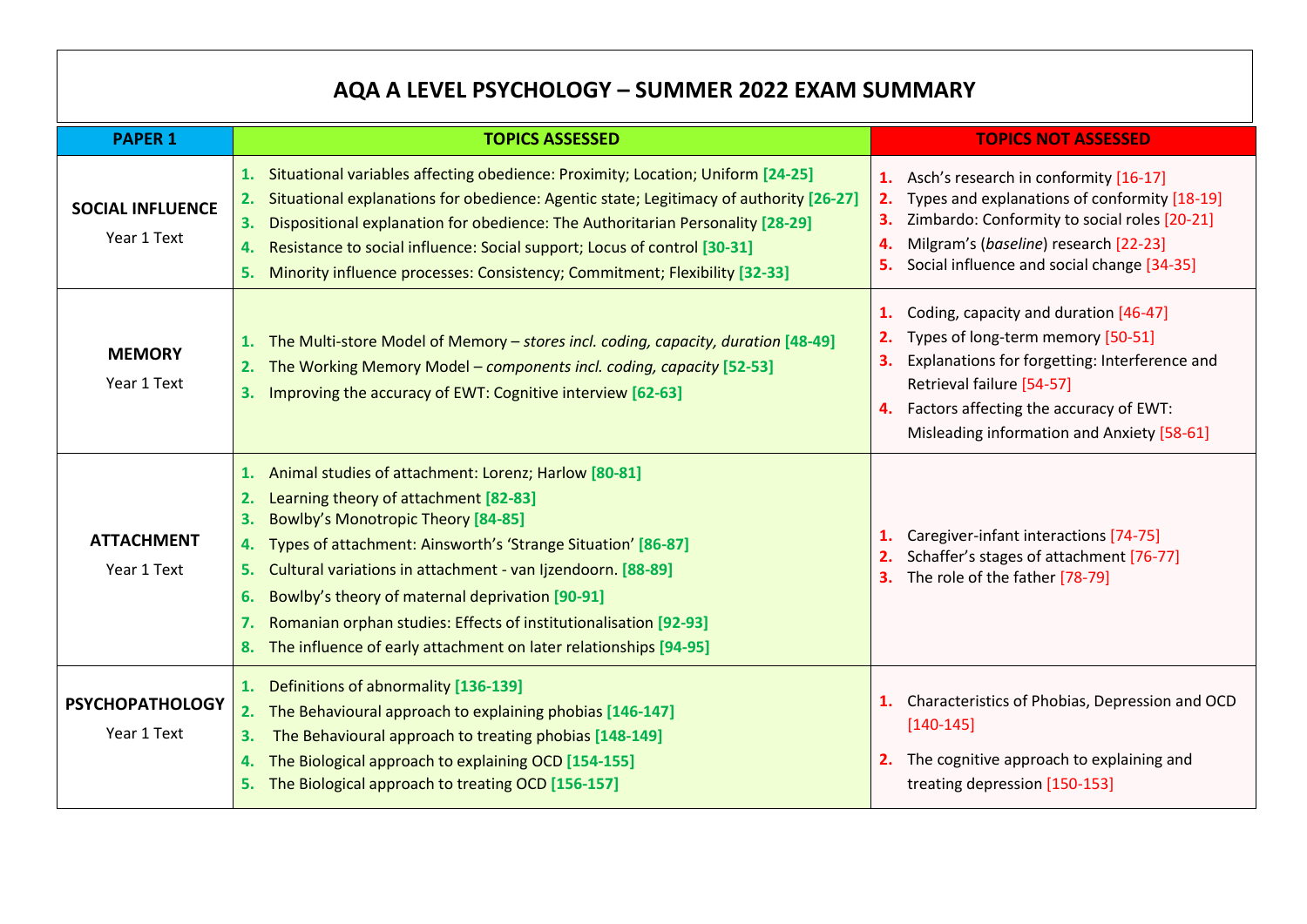| <b>PAPER 2</b>                                  | <b>TOPICS ASSESSED</b>                                                                                                                                                                                                                                                                                                              | <b>TOPICS NOT ASSESSED</b>                                                                                                                                                                                            |
|-------------------------------------------------|-------------------------------------------------------------------------------------------------------------------------------------------------------------------------------------------------------------------------------------------------------------------------------------------------------------------------------------|-----------------------------------------------------------------------------------------------------------------------------------------------------------------------------------------------------------------------|
| <b>APPROACHES</b><br>Year 1 Text                | 1. The Behaviourist approach [108-109]<br>2. Social learning theory [110-111]<br>The Psychodynamic approach [120-121]<br>3.<br>4. The Humanistic approach [122-123]                                                                                                                                                                 | Origins of psychology [106-107]<br>1.<br>The cognitive approach [112-113]<br>The biological approach [114-115]<br>3.<br>Comparison of approaches [124-125]<br>4.                                                      |
| <b>BIOPSYCHOLOGY</b><br>Year 2 Text             | 1. The nervous system [34]<br>Neurons and Synaptic transmission [36-37]<br>2.<br>Localisation of function in the brain [38-39]<br>3.<br>Hemispheric lateralisation and split-brain research [40-41]<br>4.<br>Plasticity and Functional Recovery of the brain after trauma [42-43]<br>5.<br>Ways of studying the brain [44-45]<br>6. | The endocrine system [35]<br>1.<br>Circadian rhythms [46-47]<br>2.<br>Infradian and ultradian rhythms [48-49]<br>Endogenous pacemakers and Exogenous<br>4.<br>zeitgebers [50-51]                                      |
| <b>RESEARCH METHOD</b><br>Year 1 + Year 2 Texts | No advanced information provided<br><b>ALL POSSIBLE YEAR 1 and 2 TOPICS</b>                                                                                                                                                                                                                                                         | N/A                                                                                                                                                                                                                   |
| <b>PAPER 3</b>                                  | <b>TOPICS ASSESSED</b>                                                                                                                                                                                                                                                                                                              | <b>TOPICS NOT ASSESSED</b>                                                                                                                                                                                            |
| <b>ISSUES &amp; DEBATES</b><br>Year 2 Text      | 1. Free will and determinism [98-99]<br>Idiographic and nomothetic approaches [104-105]<br>2.<br>Ethical implications of research studies and theory [106-107]<br>3.                                                                                                                                                                | Gender bias [94-95]<br>1.<br>Culture bias [96-97]<br>2.<br>The nature-nurture debate [100-101]<br>З.<br>Holism and reductionism [102-103]<br>4.<br>Ethical implications of research studies and<br>theories [106-107] |